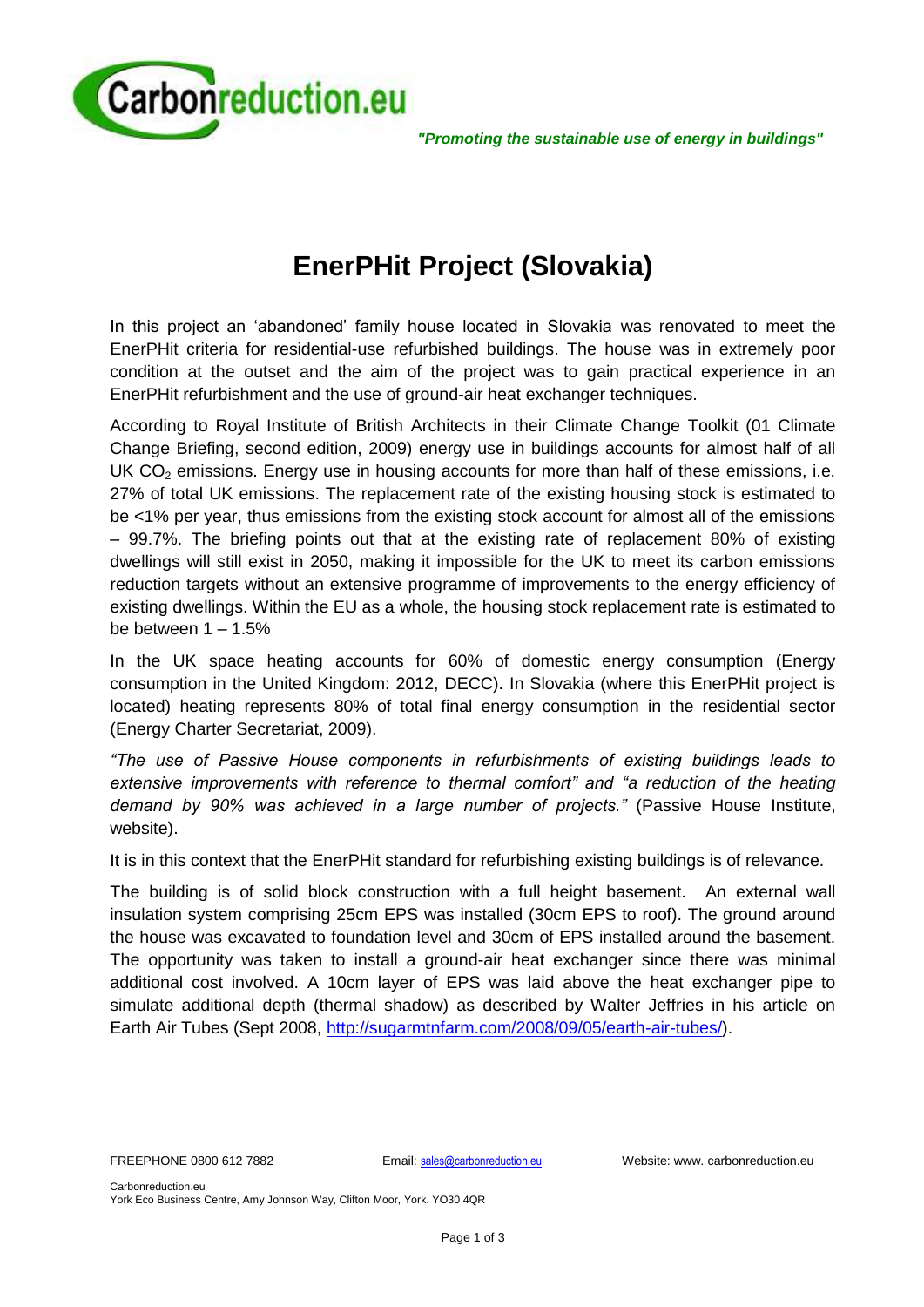

#### *"Promoting the sustainable use of energy in buildings"*

Windows were replaced with high performance triple glazed UPVC units with insulated frames and a high efficiency (85%) MVHR unit was installed. The  $PHPP<sup>1</sup>$  was used to determine the optimum insulation and glazing combinations for meeting the maximum heat demand (25W/m<sup>2</sup>/year). THERM<sup>2</sup> was used to model construction details and the effects of different insulation thicknesses.

The preliminary 'predicted' energy performance is less than the  $25W/m^2$ /year necessary to meet EnerPHit standard. The Slovak building energy rating system (EPC) classes a family house with annual energy consumption of up to 54kWh/m<sup>2</sup>/year as 'A' (Passive House). On the other hand the UK EPC rating system rates dwellings on the basis of energy cost – the SAP rating. The SAP rating is expressed as a number from 1 – 100 (divided into band A-G) and is based on the energy costs of space heating, water heating, ventilation and lighting minus cost savings from energy generation technologies. Although the EPC certificate includes an estimate of annual energy use per m<sup>2</sup> of floor area it is not comparable with the Slovak model.





## **Financials:**

The additional cost, over and above what would have been spent, to retrofit to the Passive House enerPHit standard was € 34,000.

Annual Savings from Reduced Fuel Consumption estimated € 2,874 (PHPP).

Plus - What price *Health*? *Comfort*?

## **Conclusions:**

l

Simple Payback (assuming 5% fuel inflation) is 9 years. Considering the expected lifetime of a house, typically taken to be 40 years, this is a good investment. The  $\epsilon$  34,000 refurbishment costs include  $€1,600$  for the ground-air heat exchanger, for which simple payback was calculated to be over 50 years – this can definitely be left out of future projects.

 $1$  PHPP – Passive House Planning Package is a software tool used to model and verify Passive House design and performance.

 $2$  THERM is a state-of-the-art computer program developed at Lawrence Berkeley National Laboratory. It is a twodimensional (2-D) finite element program for calculating heat transfer in